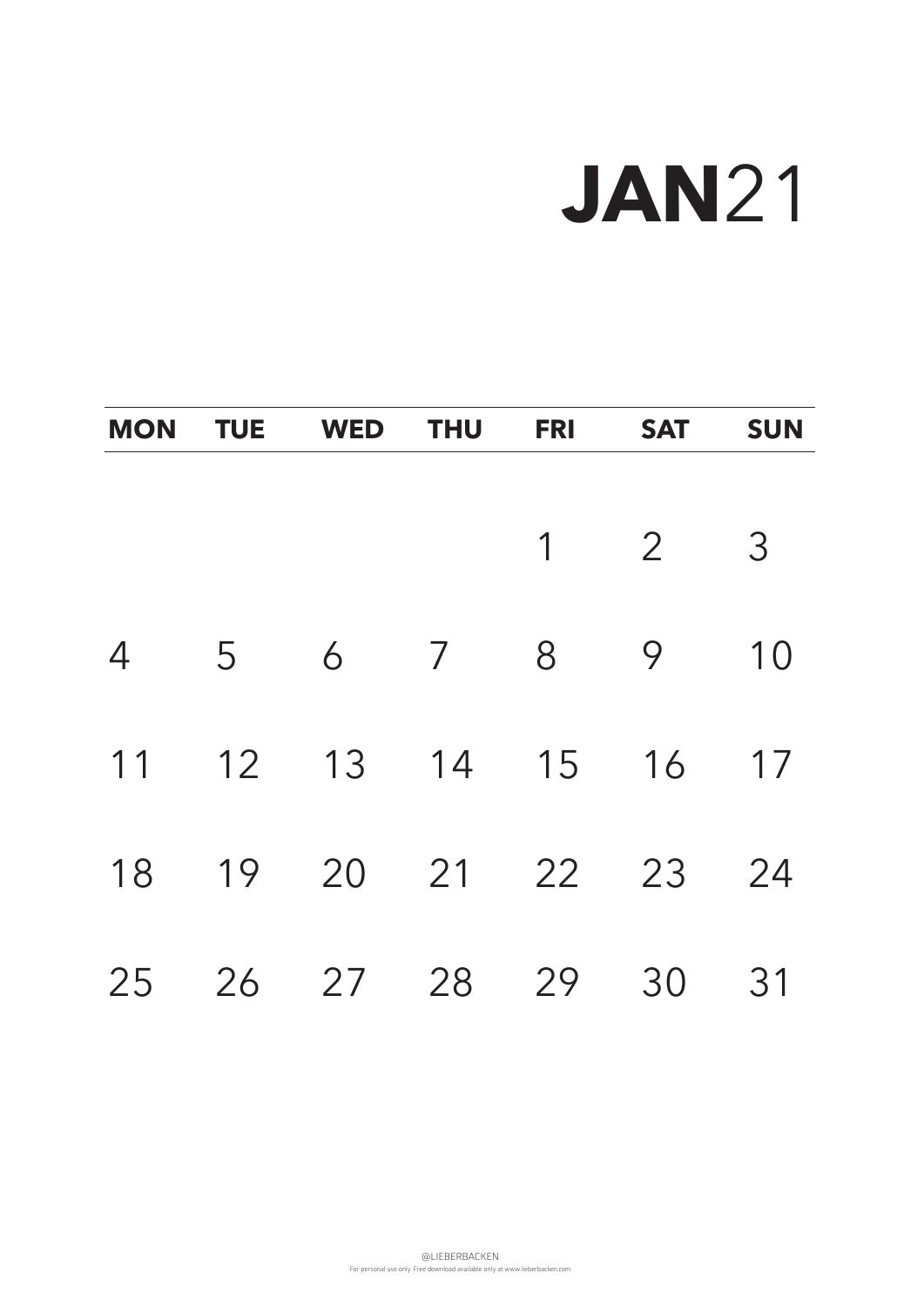For personal use only. Free download available only at www.lieberbacken.com

| <b>MON</b>  | <b>TUE</b>     | <b>WED</b>     | <b>THU</b> | <b>FRI</b> | <b>SAT</b> | <b>SUN</b>     |
|-------------|----------------|----------------|------------|------------|------------|----------------|
|             |                |                |            |            |            |                |
| $\mathbf 1$ | $\overline{2}$ | 3 <sup>7</sup> | 4 5        |            | 6          | $\overline{7}$ |
|             |                |                |            |            |            |                |
| 8           | 9              | 10 11 12 13    |            |            |            | 14             |
| 15          |                | 16 17 18 19    |            |            | 20         | 21             |
| 22          | 23             | 24             | 25         | 26         | 27         | 28             |

# **FEB**21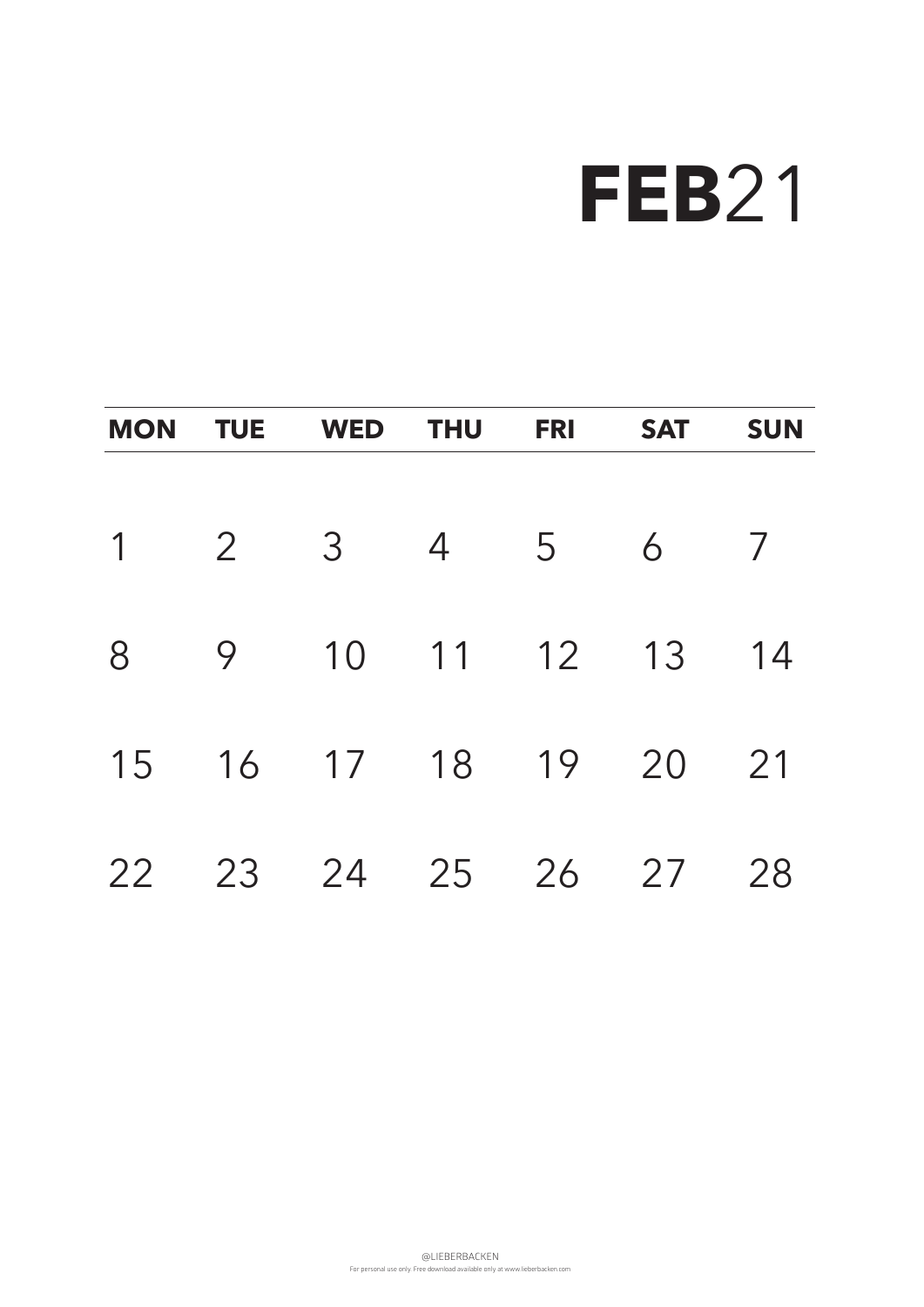For personal use only. Free download available only at www.lieberbacken.com

| <b>MON</b>     | <b>TUE</b>     | <b>WED</b> | <b>THU</b>     | <b>FRI</b> | <b>SAT</b> | <b>SUN</b>     |
|----------------|----------------|------------|----------------|------------|------------|----------------|
|                |                |            |                |            |            |                |
| $\overline{1}$ | $\overline{2}$ | 3          | $\overline{4}$ | 5          | 6          | $\overline{ }$ |
| 8              | 9              | 10         | 11             | 12         | 13         | 14             |
| 15             | 16             | 17 18      |                | 19         | 20         | 21             |
| 22             | 23             |            | 24 25          | 26         | 27         | 28             |
|                |                |            |                |            |            |                |

### 29 30 31

# **MAR**21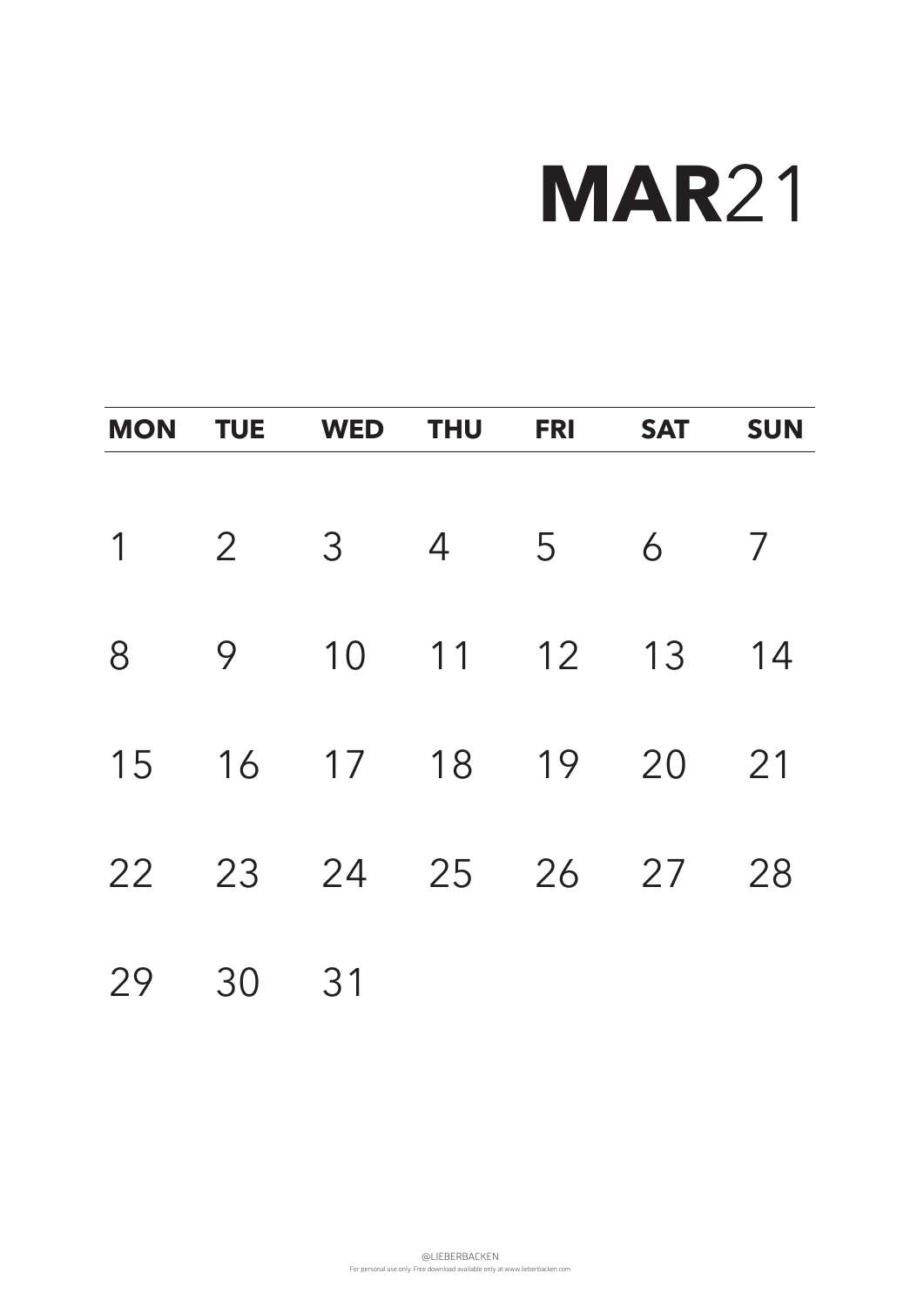For personal use only. Free download available only at www.lieberbacken.com

| <b>MON</b> | <b>TUE</b> | <b>WED</b>     | <b>THU</b>     | <b>FRI</b>     | <b>SAT</b> | <b>SUN</b>     |
|------------|------------|----------------|----------------|----------------|------------|----------------|
|            |            |                |                |                |            |                |
|            |            |                | $\overline{1}$ | $\overline{2}$ | 3          | $\overline{4}$ |
| 5          | 6          | $\overline{7}$ | 8              | 9              | 10         | 11             |
| 12         | 13         | 14 15          |                | 16             | 17         | 18             |
| 19         | 20         |                | 21 22          | 23             | 24         | 25             |
| $\bigcap$  | $\bigcap$  | $\cap$ $\cap$  | $\cap$         | $\cap$         |            |                |

### 26 27 28 29 30

# **APR**21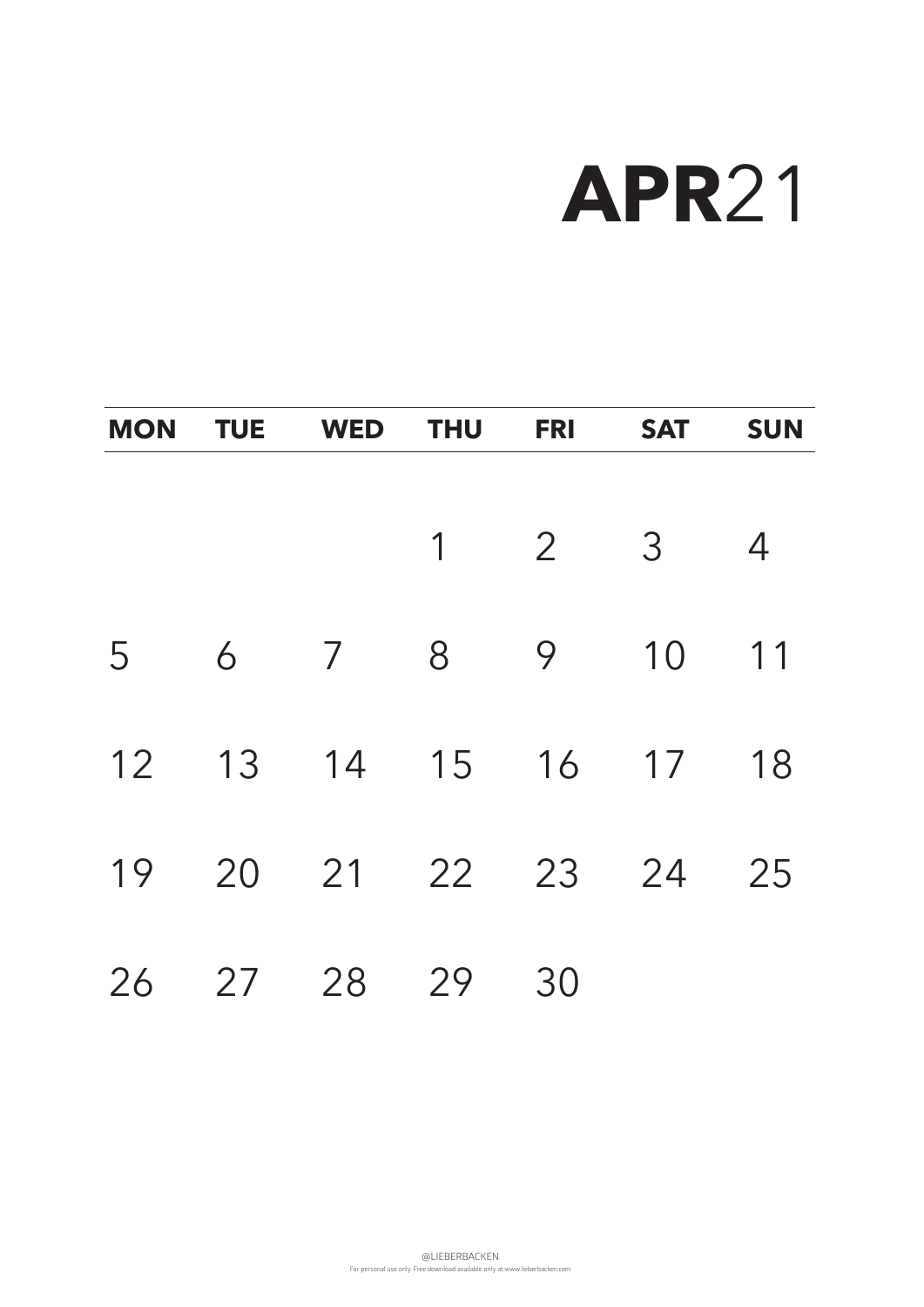For personal use only. Free download available only at www.lieberbacken.com

| <b>MON</b> | <b>TUE</b> | <b>WED</b>                | <b>THU</b> | <b>FRI</b>     | <b>SAT</b>     | <b>SUN</b>     |
|------------|------------|---------------------------|------------|----------------|----------------|----------------|
|            |            |                           |            |                | $\overline{1}$ | $\overline{2}$ |
| 3          | 4          | 5                         | 6          | $\overline{7}$ | 8              | 9              |
| 10         |            | 11 12 13 14               |            |                | 15             | 16             |
| 17         | 18         | 19                        | 20         | 21             | 22             | 23             |
|            |            | $21 25 26 27 20 20 20 20$ |            |                |                |                |

### 24 25 26 27 28 29 30

31

# **MAY**21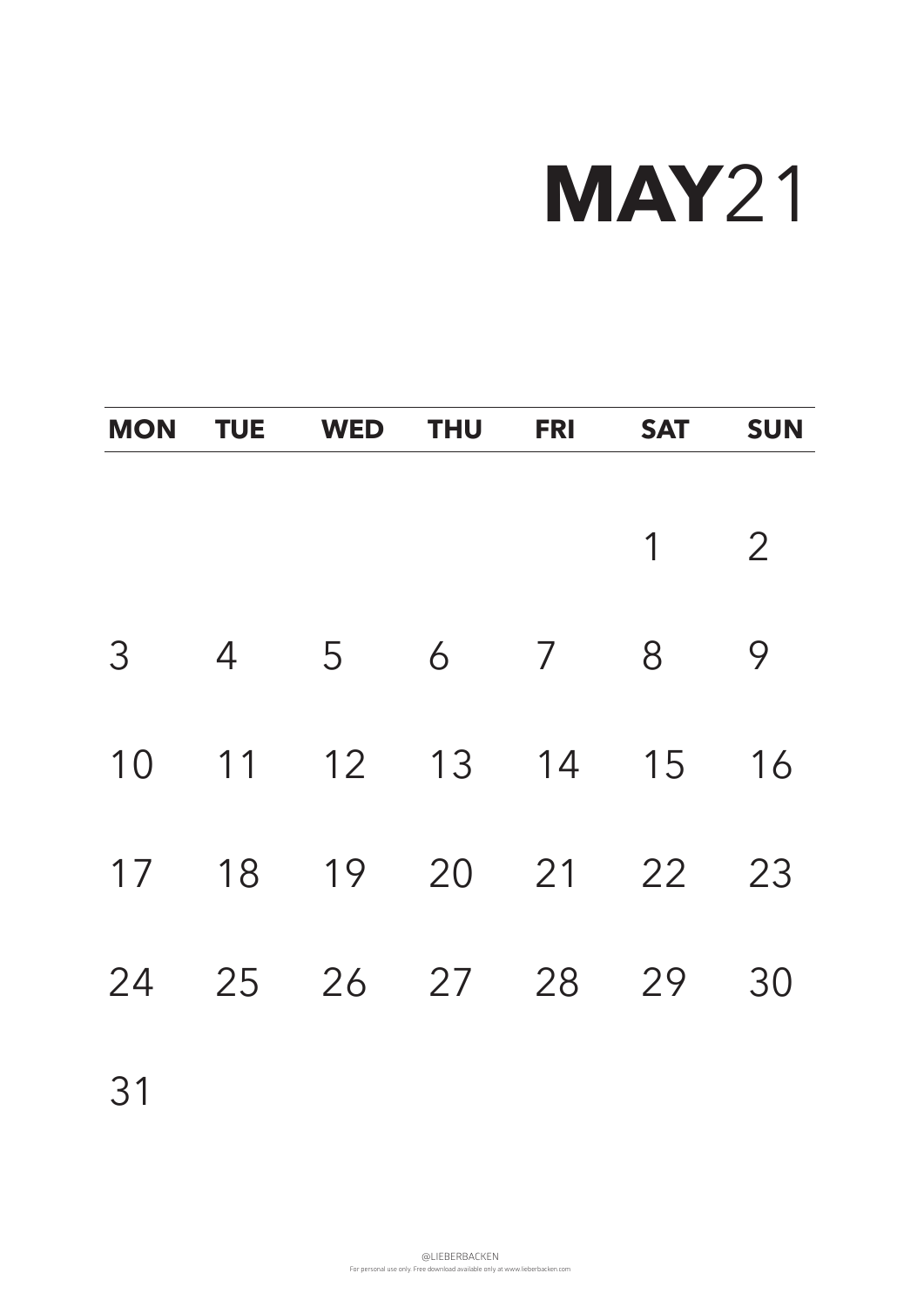For personal use only. Free download available only at www.lieberbacken.com

| <b>MON</b>     | <b>TUE</b> | <b>WED</b>     | <b>THU</b>     | <b>FRI</b>     | <b>SAT</b> | <b>SUN</b> |
|----------------|------------|----------------|----------------|----------------|------------|------------|
|                |            |                |                |                |            |            |
|                | 1          | $\overline{2}$ | $\overline{3}$ | $\overline{4}$ | 5          | 6          |
| $\overline{7}$ | 8          | 9              | 10             | 11 12          |            | 13         |
| 14             | 15         | 16 17 18 19    |                |                |            | 20         |
| 21             |            | 22 23 24 25    |                |                | 26         | 27         |
|                |            |                |                |                |            |            |

### 28 29 30

# **JUN**21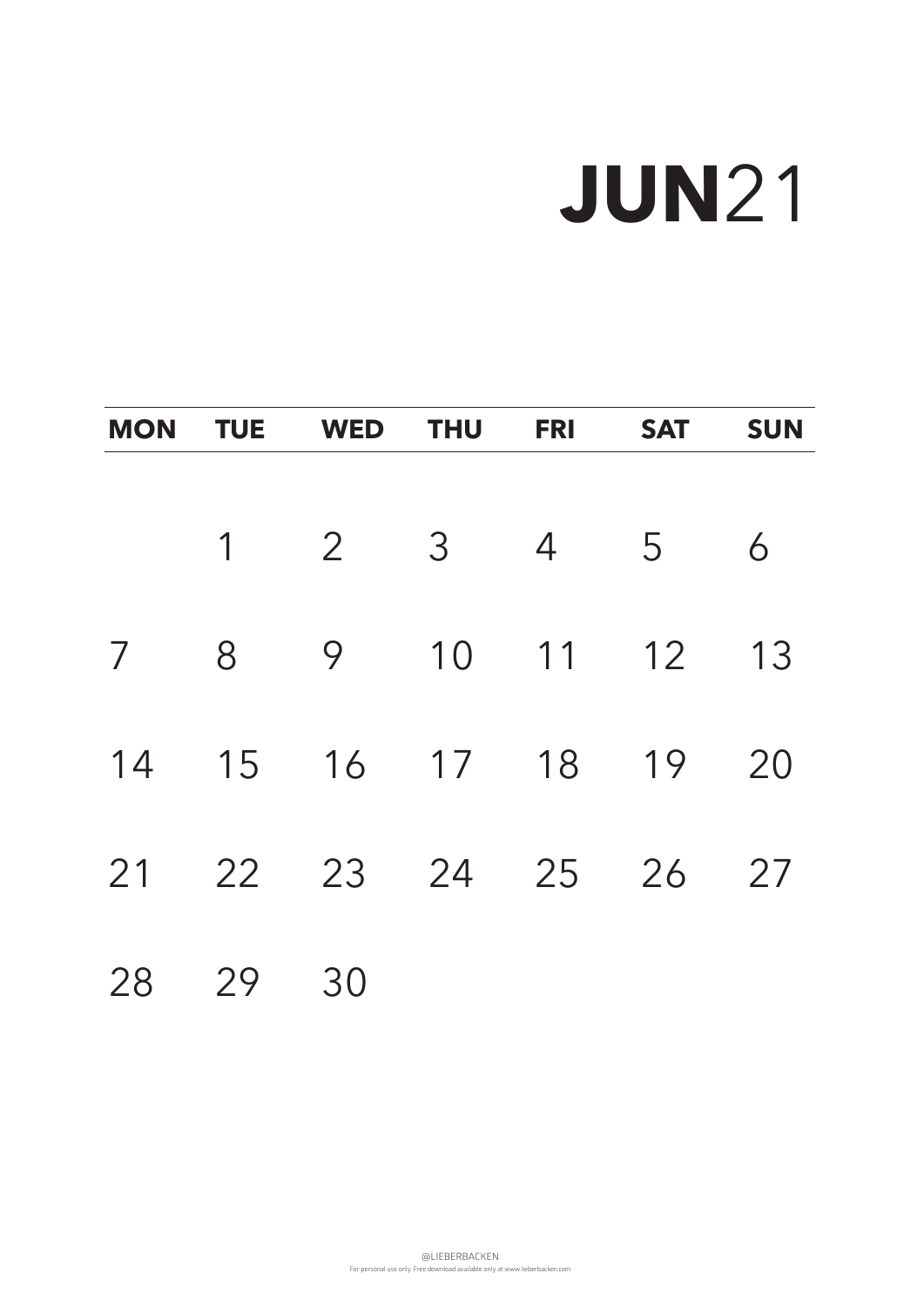For personal use only. Free download available only at www.lieberbacken.com

| <b>MON</b> | <b>TUE</b> | <b>WED</b>     | <b>THU</b>     | <b>FRI</b>     | <b>SAT</b>   | <b>SUN</b>     |
|------------|------------|----------------|----------------|----------------|--------------|----------------|
|            |            |                |                |                |              |                |
|            |            |                | $\overline{1}$ | $\overline{2}$ | 3            | $\overline{4}$ |
| 5          | 6          | $\overline{7}$ | 8              | 9              | 10           | 11             |
| 12         | 13         | 14             | 15             | 16             | 17           | 18             |
| 19         | 20         |                | 21 22          | 23             | 24           | 25             |
| $\bigcap$  | ヘフ         | $\bigcirc$     | $\Omega$       | $\Omega$       | $\bigcirc$ 1 |                |

### 26 27 28 29 30 31

# **JUL**21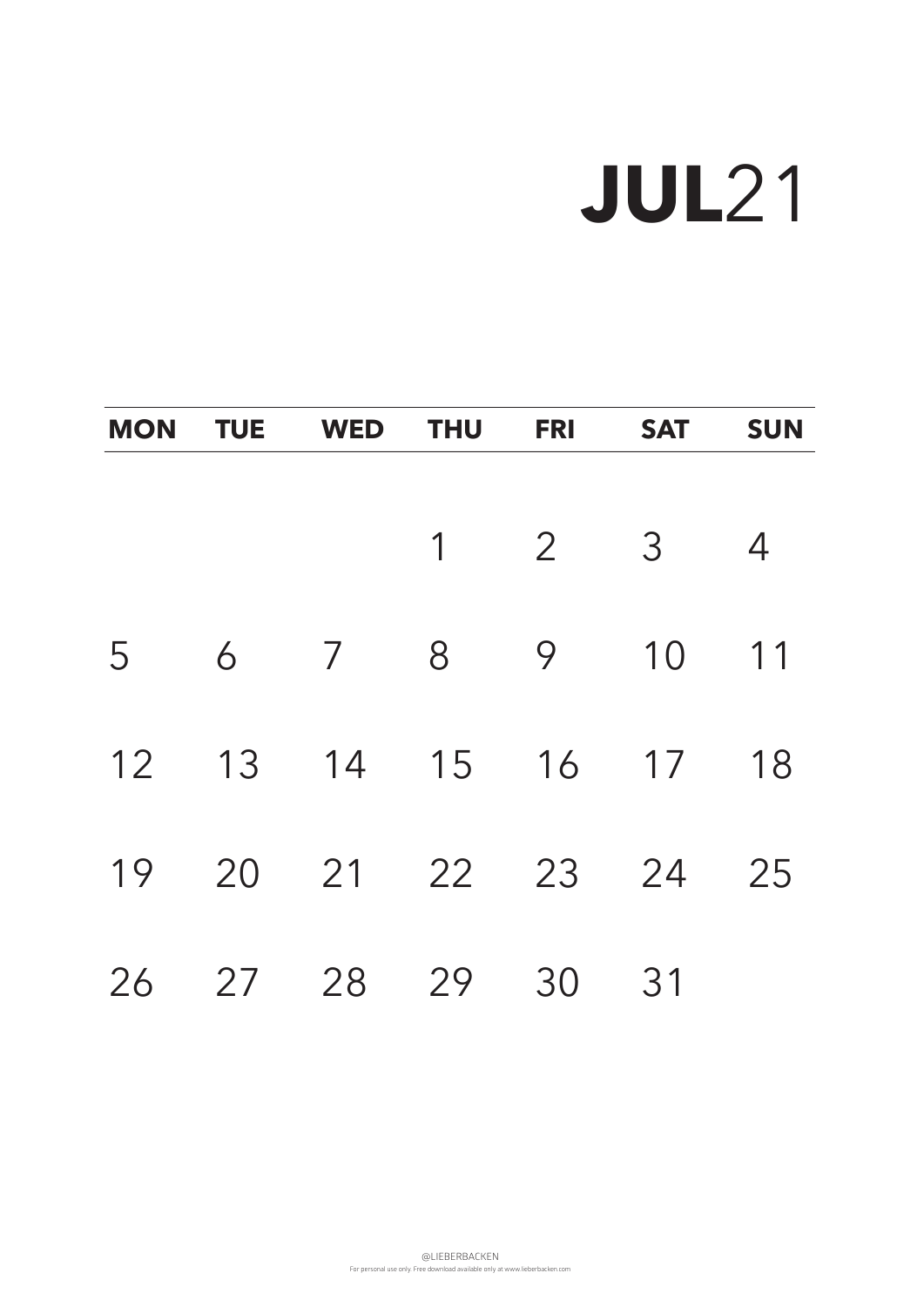For personal use only. Free download available only at www.lieberbacken.com

| <b>MON</b>     | <b>TUE</b> | <b>WED</b>                         | <b>THU</b> | <b>FRI</b> | <b>SAT</b>     | <b>SUN</b> |
|----------------|------------|------------------------------------|------------|------------|----------------|------------|
|                |            |                                    |            |            |                |            |
|                |            |                                    |            |            |                |            |
| $\overline{2}$ | 3          | $\overline{4}$                     | 5          | 6          | $\overline{7}$ | 8          |
| 9              | 10         | 11                                 | 12         | 13         | 14             | 15         |
| 16             | 17         | 18                                 | 19         | 20         | 21             | 22         |
|                |            | $22$ $21$ $25$ $21$ $27$ $20$ $20$ |            |            |                |            |

### 23 24 25 26 27 28 29

### 30 31

# **AUG**21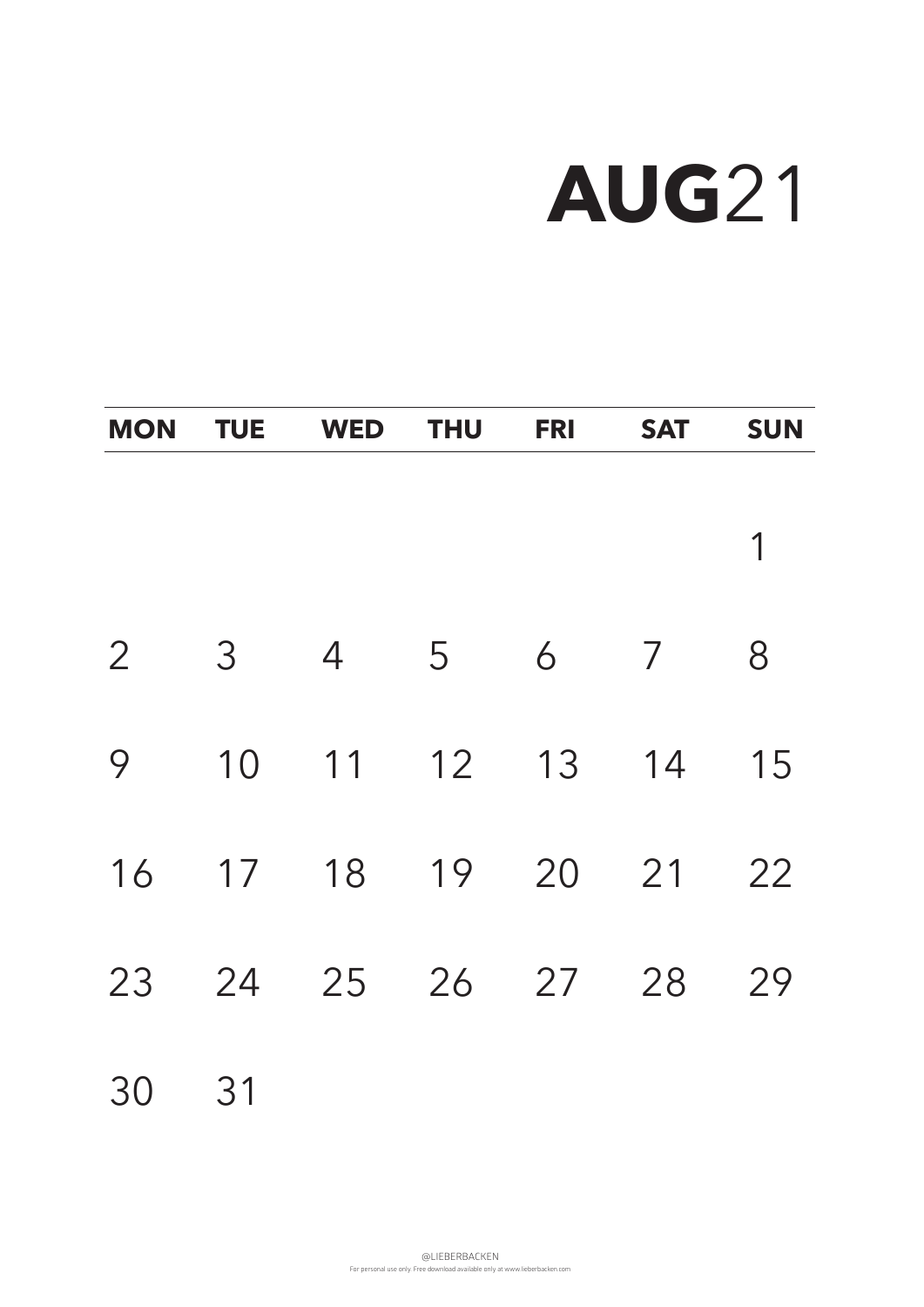For personal use only. Free download available only at www.lieberbacken.com

| <b>MON</b>    | <b>TUE</b>     | <b>WED</b>     | <b>THU</b>     | <b>FRI</b>     | <b>SAT</b>     | <b>SUN</b> |
|---------------|----------------|----------------|----------------|----------------|----------------|------------|
|               |                |                |                |                |                |            |
|               |                | $\overline{1}$ | $\overline{2}$ | 3 <sup>1</sup> | $\overline{4}$ | 5          |
| 6             | $\overline{7}$ | 8              | 9              | 10             | 11             | 12         |
| 13            | 14             | 15 16 17 18    |                |                |                | 19         |
| 20            | 21             |                | 22 23          | 24             | 25             | 26         |
| $\cap$ $\Box$ | $\cap$ $\cap$  | $\cap$         | $\bigcap$      |                |                |            |

### 27 28 29 30

## **SEP**21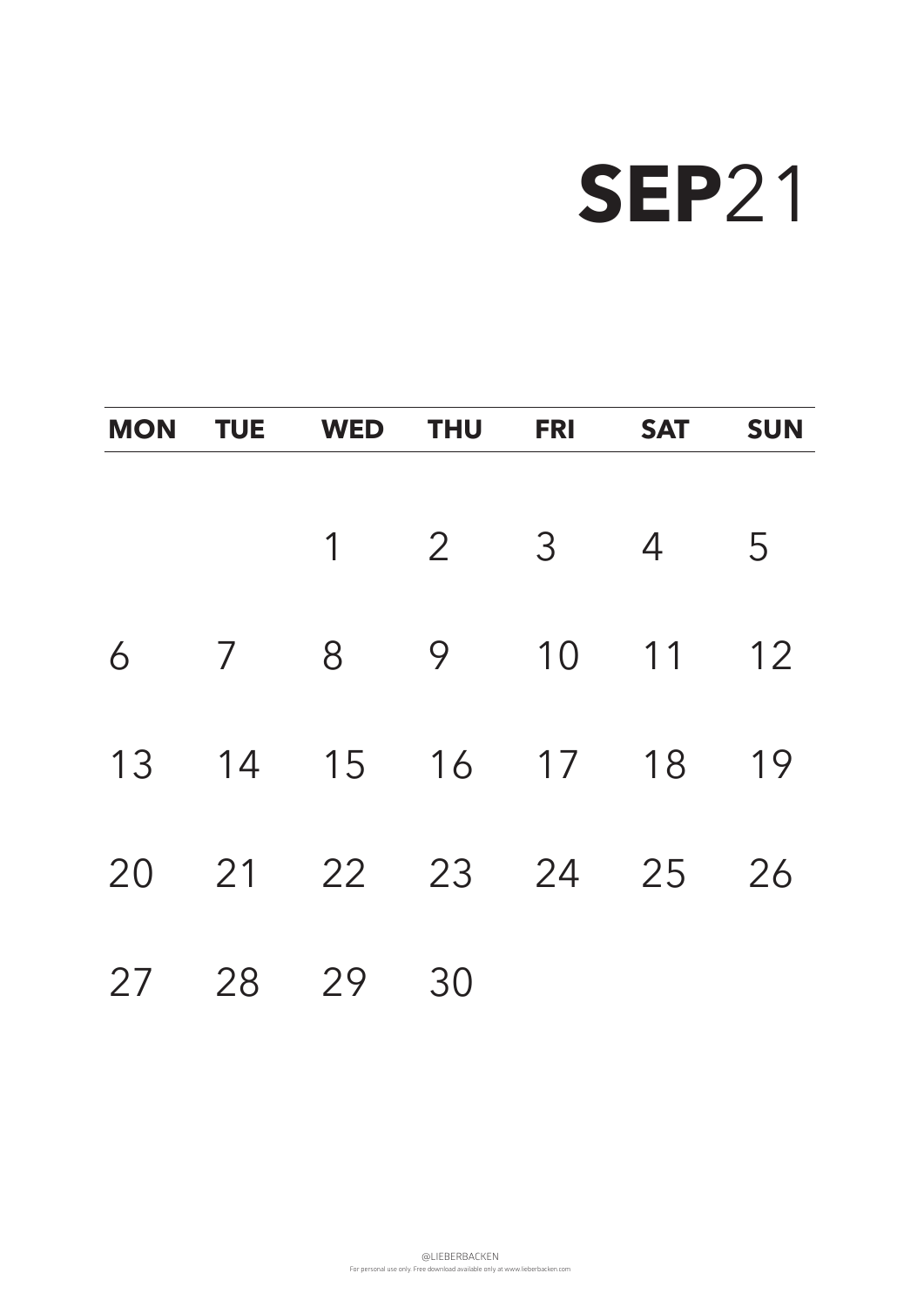For personal use only. Free download available only at www.lieberbacken.com

# **OCT**21

| <b>MON</b>     | <b>TUE</b> | <b>WED</b> | <b>THU</b>     | <b>FRI</b> | <b>SAT</b>     | <b>SUN</b>     |
|----------------|------------|------------|----------------|------------|----------------|----------------|
|                |            |            |                | 1          | $\overline{2}$ | 3              |
| $\overline{4}$ | 5          | 6          | $\overline{7}$ | 8          | 9              | 10             |
| 11             | 12         | 13         | 14             | 15         | 16             | 17             |
| 18             | 19         | 20         | 21             | 22         | 23             | 24             |
| つに             | つん         | つフ         | $\Omega$       | $\Omega$   | $\Omega$       | $\mathbf{2}$ 1 |

### 25 26 27 28 29 30 31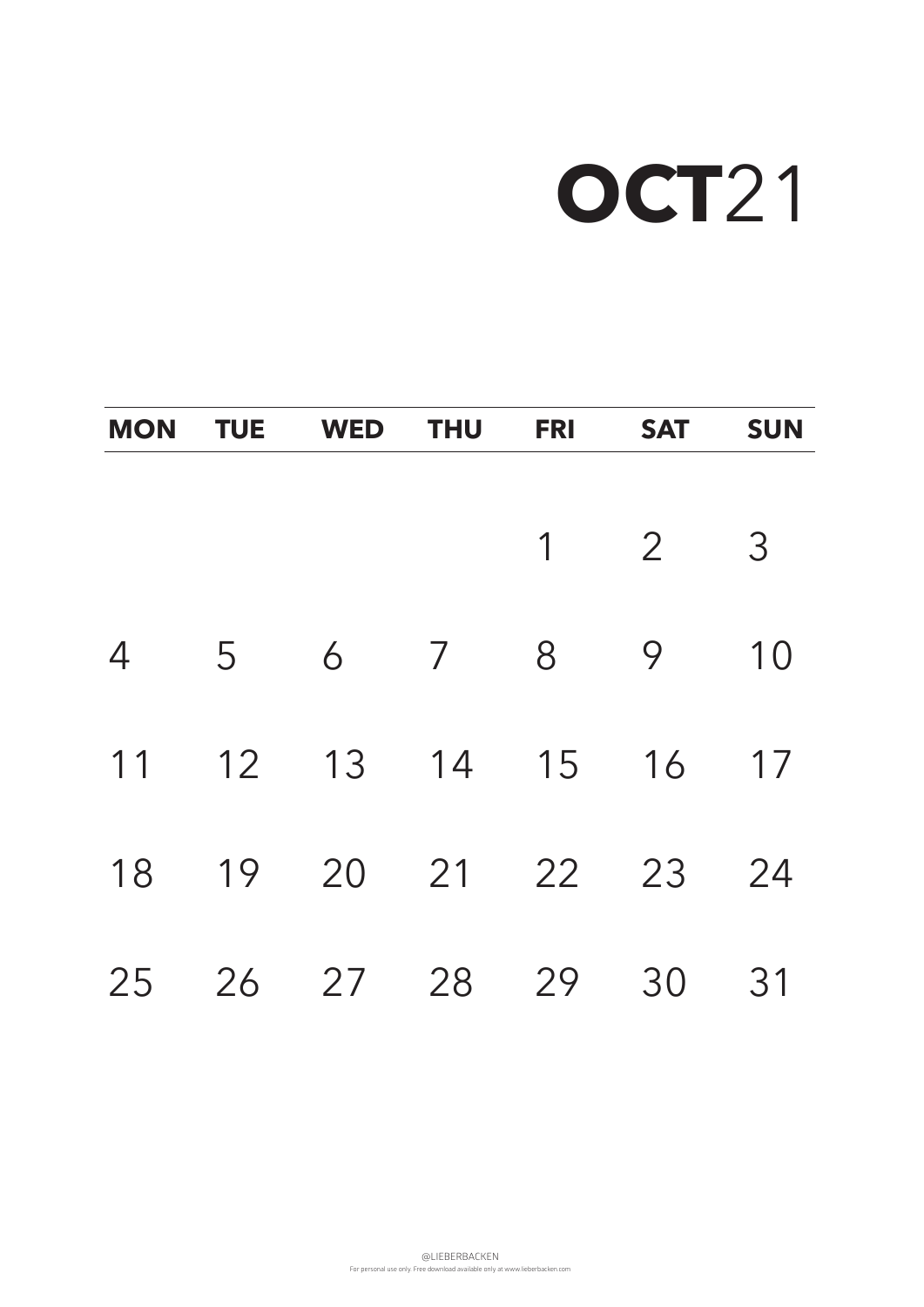For personal use only. Free download available only at www.lieberbacken.com

# **NOV**21

| <b>MON</b>     | <b>TUE</b>     | <b>WED</b> | <b>THU</b>     | <b>FRI</b>     | <b>SAT</b> | <b>SUN</b>     |
|----------------|----------------|------------|----------------|----------------|------------|----------------|
|                |                |            |                |                |            |                |
| $\overline{1}$ | $\overline{2}$ | 3          | $\overline{4}$ | $\overline{5}$ | 6          | $\overline{ }$ |
| 8              | 9              | 10         | 11             | 12 13          |            | 14             |
| 15             | 16             | 17 18      |                | 19             | 20         | 21             |
| 22             | 23             |            | 24 25          | 26             | 27         | 28             |
|                |                |            |                |                |            |                |

29 30